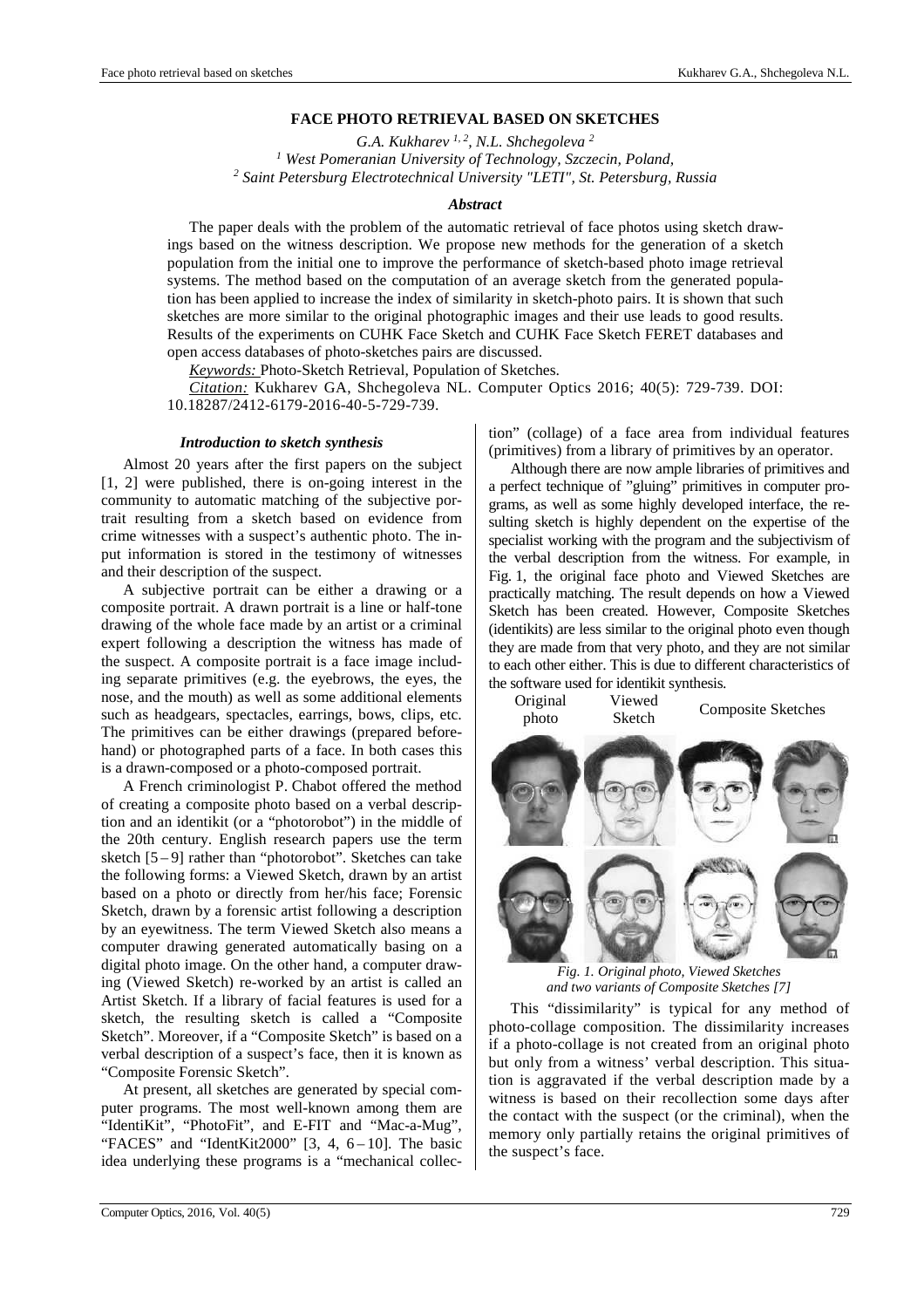This "similarity flaw" has fueled a growing interest to developing some improved techniques and systems for generating sketches and has resulted in creating some facial composite systems based on evolutionary algorithms (EA) and interactive strategies. In this case a sketch is not constructed from individual facial features, but instead, is selected from a database of sketches, taking into account the phenotype (facial features resulting from a verbal description) and treating it as a unique entity. All changes in the face are made by EA and corrected interactively by a witness. The simplest examples of a phenotype could be the head shape and/or individual facial features, as well as racial, gender and age face features presented in the form of a verbal description.

The first system using EA and interactive strategy was "E-FIT-V – Eigen FIT version V" system developed by Christopher Solomon [11]. Charlie Frowd was the author of the second system "Evo-FIT – Evolutionary Facial Imaging Technique for Creating Composites" [12]. Both systems use the representation of a face image based on the shape model (Active Shape Model – ASM) and the appearance model (Active Appearance Model – AAM). ASM determines the contour of the entire face area and the AAM of its texture. These model parameters use less than 50 features in the eigenspace based on PCA (Principal Component Analysis) and Karhunen–Loeve transformation. These model parameters are varied in the framework of evolutionary algorithms (EA) using the cloning procedure and random mutation of 50 original features.

After the first attempts of sketch synthesis the "Population 1" of several faces was generated by those systems. Population 1 corresponds to both the phenotype of a query face and a random variation of its parameters [13]. Population 1 represents different faces that have a similar hairstyle but noticeably different shapes of the head and basic facial features.

Then a witness interactively selects a result from Population 1 that best matches the original verbal description or some its individual features. From this result, accepted as the current sketch model, the system generates a new population (Population 2) by changing the parameters according to EA. Thus, Population 2 does represent the genotype of a face of the same person with small variations of primitives.

Finally, from the population 2 a face is selected, which matches best the original verbal description or individual features (not taken into consideration earlier). This process continues until a witness validates the result.

The approach adopted in "E-FIT-V" and "EvoFIT" systems implements the ideas of evolutionary algorithms and a human-computer interaction where the author of an original verbal description can correct the results of evolutionary algorithms. The final decision is also made by this author, resulting in a quickly designed and a more similar final sketch. That is why the developers called their ideas the strategy of evolutionary creation of photorealistic composite faces or sketches. A series of experiments has shown that sketches made using this strategy are close to their originals and easily identified by experts (psychologists and criminologists) [13, 14].

To summarize, the original photo and the synthesized sketch are made similar by the following factors of interactive evolution strategy:

− discarding the "assembly of sketches" mechanism using separate primitives;

selection of a holistic face image as an initial sketch taking into account the phenotype data;

using parametric models of a face image in the eigenspace of features;

variation of model parameters of sketches based on EA;

selection of the best solution based on the interaction with a witness.

This "dissimilarity" is typical for any method of photocollage composition. The dissimilarity increases if a photocollage is not created from an original photo but only from a witness' verbal description. This situation is aggravated if the verbal description made by a witness is based on their recollection some days after the contact with the suspect (or the criminal), when the memory only partially retains the original primitives of the suspect's face.

This "similarity flaw" has fuelled a growing interest to developing some improved techniques and systems for generating sketches and has resulted in creating some facial composite systems based on evolutionary algorithms (EA) and interactive strategies. In this case a sketch is not constructed from individual facial features, but instead, is selected from a database of sketches, taking into account the phenotype (facial features resulting from a verbal description) and treating it as a unique entity. All changes in the face are made by EA and corrected interactively by a witness. The simplest examples of a phenotype could be the head shape and/or individual facial features, as well as racial, gender and age face features presented in the form of a verbal description.

The first system using EA and interactive strategy was "E-FIT-V – Eigen FIT version V" system developed by Christopher Solomon [11]. Charlie Frowd was the author of the second system "Evo-FIT – Evolutionary Facial Imaging Technique for Creating Composites" [12]. Both systems use the representation of a face image based on the shape model (Active Shape Model – ASM) and the appearance model (Active Appearance Model – AAM). ASM determines the contour of the entire face area and the AAM of its texture. These model parameters use less than 50 features in the eigenspace based on PCA (Principal Component Analysis) and Karhunen–Loeve transformation. These model parameters are varied in the framework of evolutionary algorithms (EA) using the cloning procedure and random mutation of 50 original features.

After the first attempts of sketch synthesis the "Population 1" of several faces was generated by those systems. Population 1 corresponds to both the phenotype of a query face and a random variation of its parameters [13]. Population 1 represents different faces that have a similar hairstyle but noticeably different shapes of the head and basic facial features.

Then a witness interactively selects a result from Population 1 that best matches the original verbal de-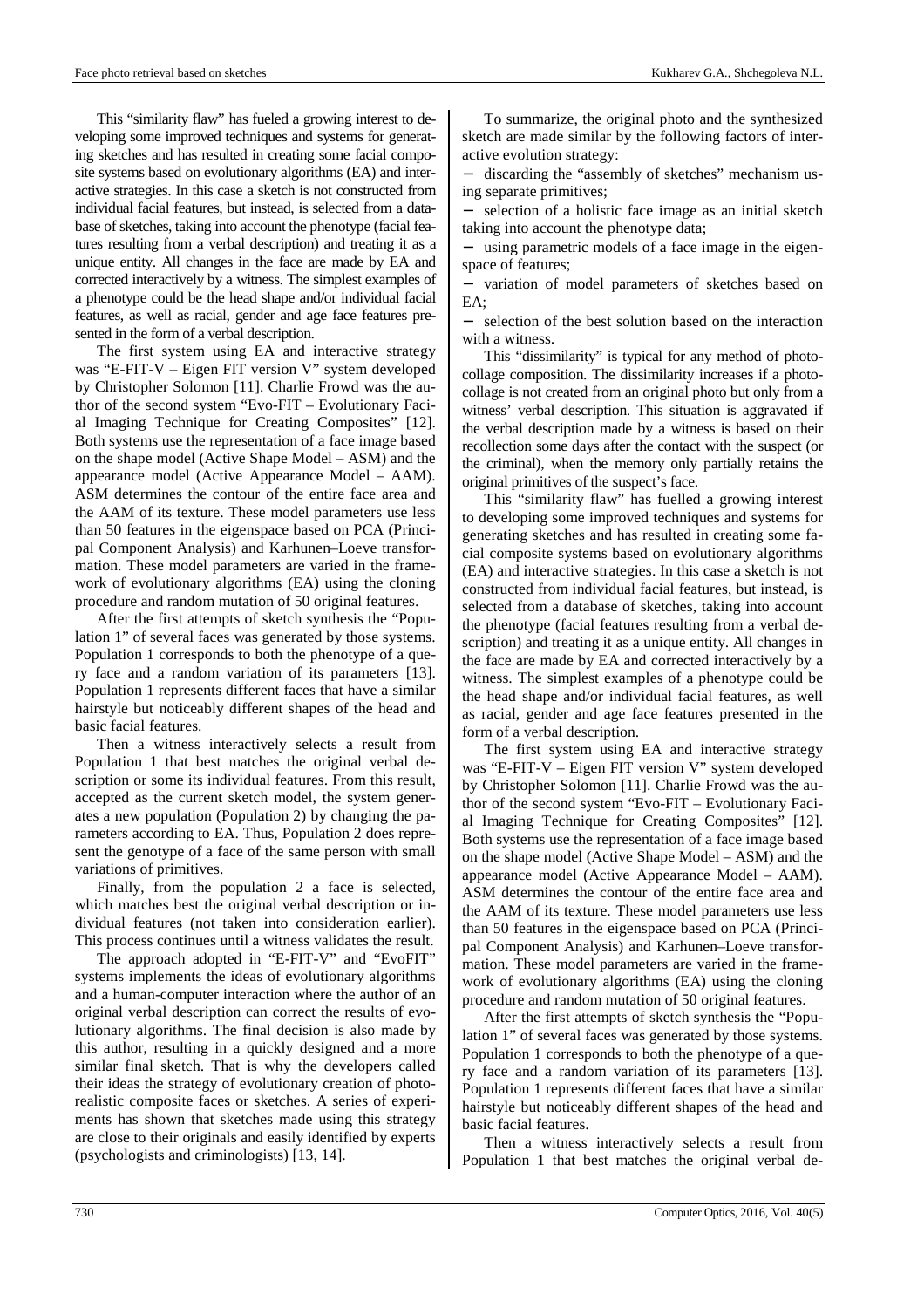scription or some its individual features. From this result, accepted as the current sketch model, the system generates a new population (Population 2) by changing the parameters according to EA. Thus, Population 2 does represent the genotype of a face of the same person with small variations of primitives.

Finally, from the population 2 a face is selected, which matches best the original verbal description or individual features (not taken into consideration earlier). This process continues until a witness validates the result.

The approach adopted in "E-FIT-V" and "EvoFIT" systems implements the ideas of evolutionary algorithms and a human-computer interaction where the author of an original verbal description can correct the results of evolutionary algorithms. The final decision is also made by this author, resulting in a quickly designed and a more similar final sketch. That is why the developers called their ideas the strategy of evolutionary creation of photorealistic composite faces or sketches. A series of experiments has shown that sketches made using this strategy are close to their originals and easily identified by experts (psychologists and criminologists) [13, 14].

To summarize, the original photo and the synthesized sketch are made similar by the following factors of interactive evolution strategy:

− discarding the "assembly of sketches" mechanism using separate primitives;

− selection of a holistic face image as an initial sketch taking into account the phenotype data;

− using parametric models of a face image in the eigenspace of features;

− variation of model parameters of sketches based on EA; − selection of the best solution based on the interaction with a witness.

## *2. Problems of photo-sketch matching*

Interaction with a witness is crucial in "EFIT-V" and "EvoFIT" systems as it is the witness who makes the final decision about the similarity of a sketch with a subjective description. Sketches generated in this framework in accordance with the interactive evolution strategy do not simplify the problem of automatic matching sketches with original photo images.

The analysis presented [8, 9] shows that stable recognition of Composite Forensic Sketches and Composite Sketches with a corresponding photo from special criminalistics databases is currently not achievable in practice.

This happens due to the following three basic reasons: 1) The low quality of sketches results from verbal descriptions;

2) The methods used to match a pair photo-sketch have some drawbacks;

3) There is a lack of databases with photos and sketches required for this task.

These reasons induce the developing databases of sketches, expanding the existing benchmark face databases [15, 16], improving the methods of photo–sketch matching, and modeling the task of retrieving photos based on given sketches  $[6-9, 17-21]$ .

As a result the first database of sketches has been created, including the most popular CUHK Face Sketch database (CUFS) and CUHK Face Sketch FERET database (CUFSF), containing photos and corresponding sketches AR data set and XM2VTS data set [13, 14]. Besides, in  $[17-21]$  new ideas concerning automatic sketch synthesis from a face photo we, as well as the methods of matching were proposed. In majority of cases these developments were made using the CUHK and CUFSF databases and results are contain sketches in the form of "Viewed Sketch".

Meanwhile the construction of sketches (identikits) is only the first step in solving a more general problem - the problem of automatic (without human participation) face photo retrieval based on given sketches. This problem arises, for example, when searching for the original face photo in a large database by a given sketch or finding correspondences between the faces of people in a surveillance system video, as well as in solving problems of mutual photo-sketch recognition.

In the presentation of results of mutual photo-sketch recognition on CUFS and CUFSF databases, both the methods of processing and parameters of training and test samples were not precisely specified. Therefore unambiguous determination of the model of conducted experiments is impossible. The assessment of obtained results is considerably difficult, as well as verification of the model of conducted experiments in the framework of metaanalysis. The state-of-art and problems mentioned above (approaches, solutions, results and their analysis) are presented in [22, 23].

## *3. What sketch databases do we need today?*

The CUHK database contains sketches generated automatically from original photos and corrected by artists; there are 188 photo-sketch pairs. The CUFSF database contains sketches that are made by an artist from original photos from the FERET database. These sketches retain main facial features and singular facial attributes but have some artefacts (elements of caricature or exaggeration). In fact, both databases contain sketches defined above as "Artist Sketches".

Different methods of making sketches in CUFS and CUFSF databases result in the effect when sketches are recognized using simple methods [22, 23] with high performance (close to 100 %), while others are also recognized with the same simple methods but require precise matching of size and orientation of face areas in the plane XY. Unfortunately in [16] only cropped sketches of extremely poor quality (on resolution, size and texture) are accessible. So we are not able to conduct representative practical research on these databases. The examples of matching cropped faces from the FERERT database with corresponding sketches from the CUFSF database [16] are shown in Fig. 2.

Comparing cropped sketches from the CUFSF database [16] with sketches from Fig. 3 additional retouch of facial fragments and facial features (forehead, nose, mouth, etc.) can be seen.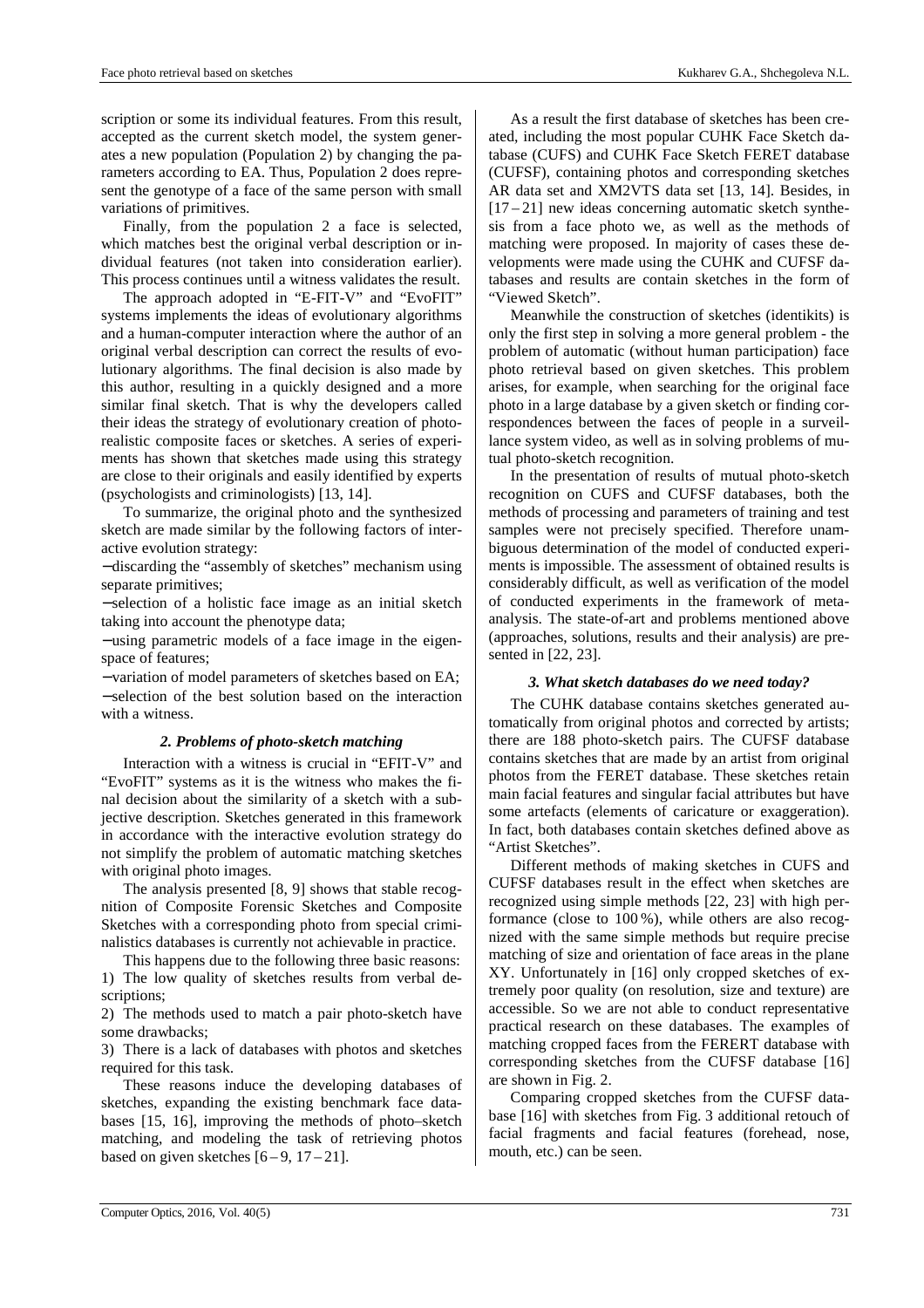

*Fig. 2. Examples of matching cropped face images and sketches [16]* 

These operations were made "manually", i.e. not in an automatic mode. Besides, texture in face areas is "smoothed" by low-pass filtration. And finally, basic anthropometric parameters (eyes' line, inter-eye distance, etc.) were aligned. It is possible that in order to study the methods of photo-to-sketch matching, such alignment is necessary. But in real applications, for instance, in criminal events and scenario where the task of a suspect retrieval based on a given sketch is actual, the condition of alignment is practically unattainable because we do not know in advance how the original photo of a suspect looks like. Thus parameters of the face photo are unknown, and we do not know if it corresponds to the given verbal description (and to the generated sketch based on it).

In Fig. 3 there are photo-sketch pairs (Composite Forensic Sketches). The lack of high similarity between photos and sketches is obvious, in contrary to similarity observed, e.g., in corresponding pairs in Fig. 1 or in Fig. 2.



*Fig. 3. Photo and sketches based on verbal description of witnesses. http://abclocal.go.com/story?section=news /national\_world&id=7044287* 

All four pairs have a noticeable difference in size (height and breadth) of facial areas, in size and location of facial primitives, as well as distortions in symmetry of facial fragments, and different directions of a look. The matching of such sketches with original photos usually taken frontally and with standard normalization is rather difficult or impossible in practice.

This raises a new challenge: how to match sketches and original photos? There is an analogy with the strategies that are implemented in "EFIT-V" and "EvoFIT" systems. Every original sketch should be modified a few times and presented with new parameters concerning geometry of the face area (size, symmetry, and shift) in order to generate "new population" of such sketches. These modifications imitate the generation of  $K > 1$  sketches corresponding to "group of K witnesses". Thus for such a generated population it is possible to solve the task of matching sketches with original images. For matching an average sketch of the population or each sketch from the population majority mechanisms or "mixtures of experts" are used. And this is the only case when it is possible to obtain a good matching result!

This is the fact that became the starting point in [20, 21] to generate a new set (population) of sketches for any given original sketch. The mechanism of generation of this specific sketch populations is rather simple that was demonstrated and confirmed by the results obtained for CUFS and CUFSF databases presented in [22, 23].

Similar results can be achieved using the approach for generating "population of caricatures" presented in [24]. However, solutions presented in [24] are based on exact shape (AMS) and appearance (AAM) models of face images, linear transformations between two images (based on PCA and KLT) and different variants of rearrangement and magnification of compact facial fragments or facial primitives.

Taking this into account the approach presented in [24] is worse than approaches in [22, 23] because of complexity of algorithms used for the generation of requested populations. The high accuracy of a face appearance provided by the approach [24] is not sufficient in the task of generating a sketch population as it is unknown if an original photo corresponds to a given sketch.

## *4. Algorithm for a sketch population generation*

The proposed algorithm for generating a "population of sketches" is following. We form  $K > 2$  new sketches from a given sketch by geometrical changes in facial areas, for instance, as it is determined by biometric standards. The matrix *S* of size  $M \times N$  represents the original sketch image in a grayscale format. We assume that the facial area occupies no less than 80 % of the whole image. For every  $k = 1, 2, ..., K$  we define three parameters *p*1, *p*2 and *p*3 using a generator of random numbers and mapping this values into the interval  $\pm d$  so that:

$$
p_i = sign(R_n^{(i)}) fix(dR_u^{(i)}), \text{ for } I = 1, 2, 3,
$$
 (1)

where  $p_i$  – parameter;  $d$  – maximal value of parameter, and  $d \ge 2$ ;  $R_n^{(i)}$  and  $R_n^{(i)}$  – normally and uniformly distributed random numbers;  $sign(R_n^{(i)})$  – sign of the number.

Parameters pi generated according to formula (1) have the following meanings:  $p_1$  corresponds to the length of a face in the original image and thus the location of eyes' line;  $p_2$  relates to changes in the breadth of a face;  $p_3$  relates to the changes in location of a symmetry line in the facial area. Parameter *d* can be related, for example, with the number of pixels that correspond to the changes (increase or decrease) in the central part of a face or location of an eyes' line or a face symmetry line.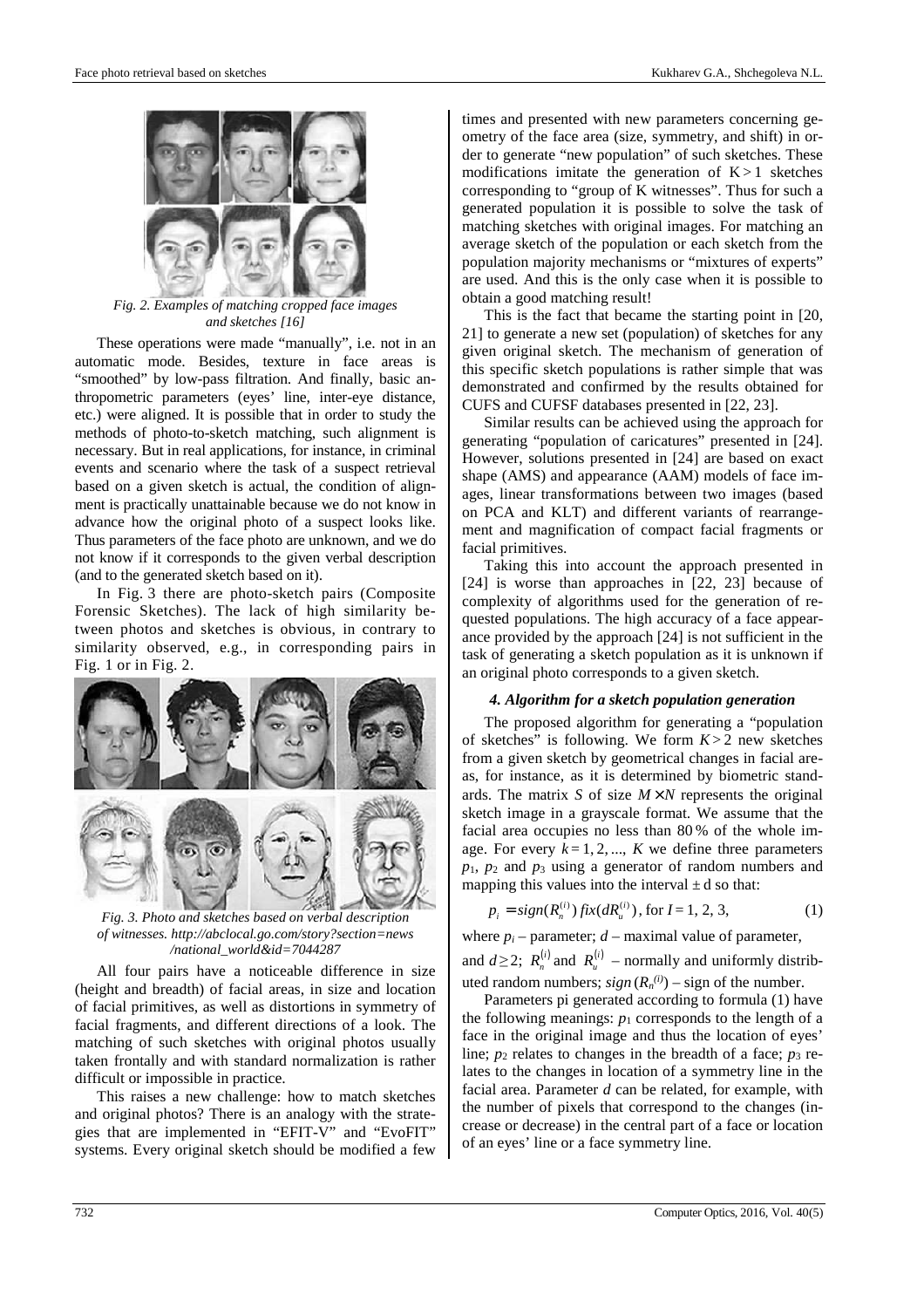columns less irrespective to the value *p*2. Next we perform rescaling of matrix  $S^{(2)}$  restoring its original size of  $M \times N$ :

$$
S^{(2)}\left(M \times \text{var}\right) \to S^{(2)}\left(M \times N\right),\tag{5}
$$

that inevitably leads to increased breadth of a facial area in the original image and cyclic shift of a facial area to the left or right. If to neglect change in length of a facial area according to (3), the breadth increase according to (5) is determined by a value close to the value of *d*.

Step 3. In this step we carry out a cyclic shift of matrix  $S^{(2)}$  to the left by  $(p_3-1)$  columns, if  $p_3 > 0$ , or to the right, if  $p_3$ <0. These operations can be written as follows:

$$
S^{(3)}(M \times N) =
$$
\n
$$
= \begin{cases}\n[S^{(2)}(:, p_3 + 1:N) & S^{(2)}(:, 1:p_3)], \text{ if } p_2 > 0 \\
[S^{(2)}(:, 1:N - abs(p_3) + 1:N) & S^{(2)}(:, 1:N - abs(p_3))], \text{ if } p_2 < 0\n\end{cases}
$$
\n(6)

resulting in cyclic shifts of the whole sketch image, violating the symmetry in respect to the line of central symmetry of a face.

Now we rewrite the result (6) in a new form:

( ) ( ) *k* 3

$$
S^{(k)} = S^{(3)},\tag{7}
$$

where the resulting matrix (7) represents a new *k*-th sketch of Populations 1 (fig. 4*b*).

Next we write down the result  $S^{(k)}$  in the memory and go back to determine parameters  $p_1$ ,  $p_2$  and  $p_3$  and further to steps  $1-3$  until we form a new sketch  $S^{(k+1)}$  and so on.

The following questions may arise: how is it possible to evaluate the similarity measure between an input image and corresponding sketch? How the visible similarity (visible to a human) should correspond to some formal index? And what is more important to evaluate: similarity visible by a human observer of an input image and its sketch, or some formal index of similarity? These questions are particularly important in the chains "witness→verbal face description→sketch" and "sketch→ photo retrieved based on this sketch".

#### *5. A method to increase a similarity index in photo-sketch pairs*

In [22, 23] it is presented that if facial sketches are created directly from original face photos (Viewed Sketch or Artist Sketch), then they are recognized by simple systems with 100 % performance. But if sketches are created basing on verbal descriptions, the recognition performance decreases significantly. This situation takes place in a composite sketch based on a verbal description or in an automatically generated sketch based on inexact (or incomplete) input data. When we try to increase the subjective similarity of a generated sketch with the original one, we decrease the formal similarity measure (Structural SIMilarity index - SSIM) [26, 27]. SSIM index allows to evaluate the degree of similarity between two images depending on the following factors: changes in luminance and contrast; loss of correlation. The performance of





*Fig. 4. An idea of sketch generation: an input sketch (a) and sketches from Populations 1 (b) and Populations 2 (c)* 

The algorithm of geometrical changes in facial area consists of three steps; where in each step one operation of changing in geometry is executed.

Step 1. If  $p_1 > 0$ , then remove first  $(p_1 - 1)$  rows from matrix *S*. If  $p_1 < 0$ , then extend matrix *S* by adding first  $(p_1 - 1)$  rows above *S*. This operation can be described as:

$$
S^{(1)}(\text{var} \times N) = \begin{cases} S(p_1 : M, :), & \text{if } p_1 > 0 \\ [S(1:abs (p_1)); S], & \text{if } p_1 < 0 \end{cases}, (2)
$$

where  $S^{(1)}(var \times N)$  is matrix with removed or added rows, and indicated by a parameter var.

Resulting matrix  $S^{(1)}$  in (2) is longer if condition  $p_1 > 0$ is satisfied, or is shorter if condition  $p_1 < 0$  is satisfied. Next we rescale  $S^{(1)}$  restoring its original size  $M \times N$  so that:

$$
S^{(1)}\left(\text{var} \times N\right) \to S^{(1)}\left(M \times N\right). \tag{3}
$$

Here the length of a face in resulting matrix  $S^{(1)}$  in (3) increases, if the condition  $p_1 > 0$  is met or is shortened if condition  $p_1 < 0$  is met. Consequently, eyes' and mouth lines are shifted up or down. The changes we are interested in a facial area in a sketch are within the range of values  $\pm d$ , in respect to the length of an original face.

Step 2. Next, if  $p_2 > 0$ , we remove first  $(p_2 - 1)$  columns from matrix  $S^{(1)}$ . If  $p_2 < 0$ , then we remove last  $(p_2 - 1)$  from matrix  $S^{(1)}$ . These operations can be written as follows:

$$
S^{(2)}(M \times \text{var}) = \begin{cases} S^{(1)}(:, p_2 : N), & \text{if } p_2 > 0 \\ S^{(1)}(:, 1 : N - abs(p_2)), \text{if } p_2 < 0 \end{cases}
$$
(4)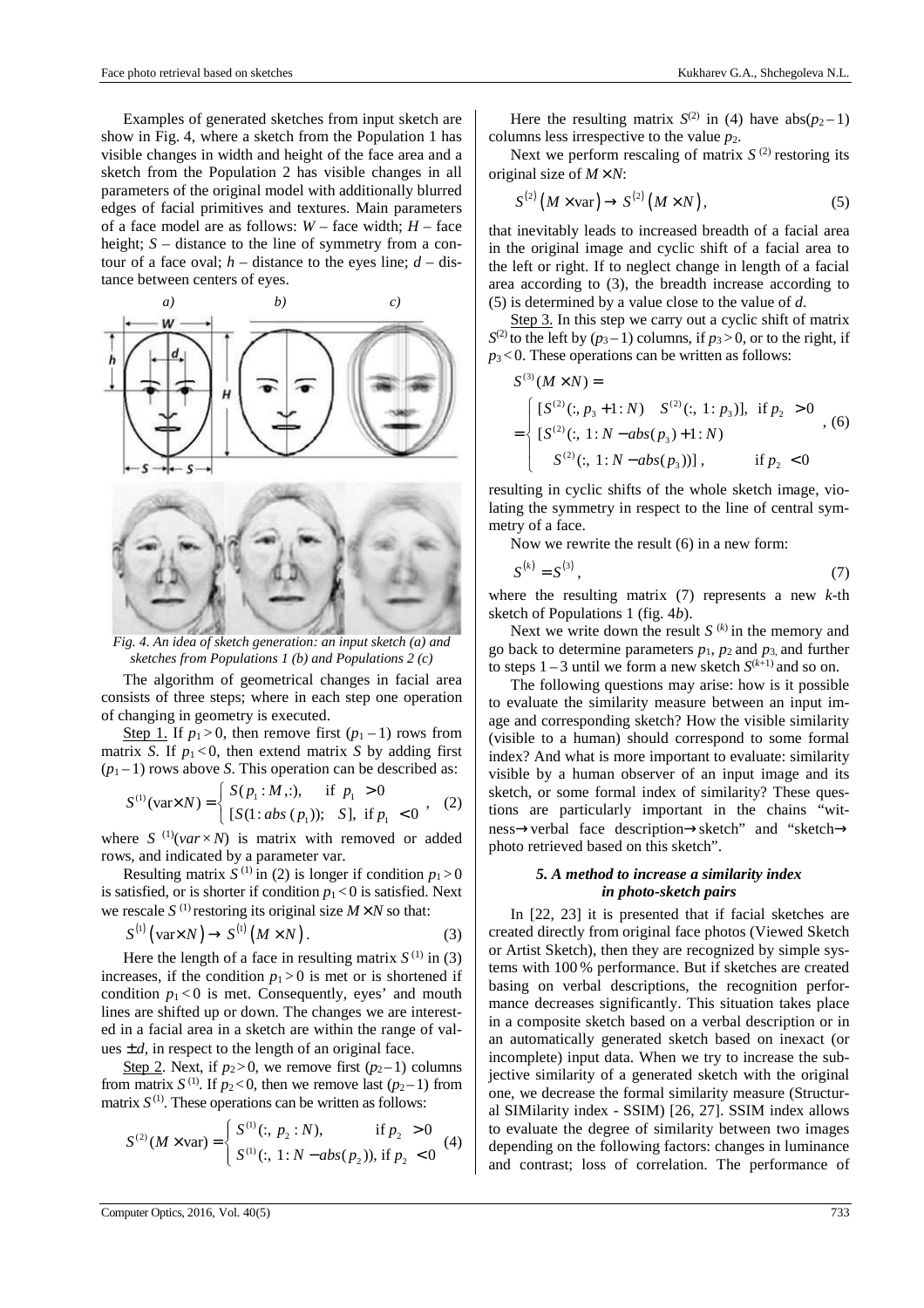sketch recognition depends on the SSIM index: the higher the SSIM index, the higher the recognition result. Thus our next task is to process sketches in such a way that they retain subjective similarity significantly gaining in the SSIM index at the same time. To do this we propose to generate a new sketch Population 2 (fig. 4*c*): the input is coming consistently with  $K$  sketches  $S^{(k)}$  represented by data matrices of size  $M \times N$ , at the output we have *K* new sketches  $S^{(k)}$  obtained as:

$$
\tilde{S}^{(k)} = \left(\sum_{j=1}^{k} S^{(j)}\right) / k \text{, for } k = 1, 2, ..., K,
$$
 (8)

where each matrix  $\tilde{S}^{(k)}$  represents the resulting sketch being the average of previous *k* sketches.

#### *6. Analysis of results*

In this section we demonstrate that sketches from Population 2 have a similarity index with an original photo greater than the ones from Population 1. Fig. 5 demonstrates:  $a - a$  Viewed Sketch from [22];  $b - an$  original photo from the CUHK Student Sketch Database; *c* – an Artist Sketch from the CUHK database. In the bottom left part values of the SSIM index between the original photo and the Viewed Sketch from Population 1 (lower curve *P*1) and Population 2 (upper curve *P*2) are shown. In the bottom right values of the SSIM index between the original photo and the Artist Sketch from Population 1 (lower curve *P*1) and Population 2 (upper curve *P*2) are shown. Curves show the values of the SSIM index for nine sketches from mentioned populations. The horizontal red lines mark threshold values 0.62 and 0.495 of the similarity index between the original photo and sketches *a*) and *c*).





As it can be seen from the results presented the values of the SSIM index for sketches from Population 2 exceed thresholds in both cases. So we claim that sketches from Population 2 are more similar to original photos and consequently the quality of sketches has become higher [25]. Generated sketches are also useful in real-life scenarios with inaccurate or incomplete information about original photos and their parameters.

The proposed method of increasing the quality of sketches is suitable to be applied to sketches used in crime detection practice. We employ the sketch from paper [8] which is interesting because it was recognized with the rank 72, i.e. corresponds to the original photo at the position 72 in the ranked list of retrieval results. Fig. 6 presents a sketch and a corresponding original photo also taken from [8] and corresponding values of the SSIM index. The first row gives: a sketch, a modification of a sketch generated in Population 1 (numbers above it are parameters  $p_1$ ,  $p_2$  and  $p_3$ ); a sketch generated in Population 2 for the value  $k = 10$ . The second row gives: an original image, a modification of a photo generated in Population 1 (numbers above it are values of parameters  $p_1$ ,  $p_2$  and  $p_3$ ); a photo generated in Population 2 for value  $k = 10$ .



*Fig. 6. Sketch, original photo and corresponding values of the SSIM index* 

Presented results show that the SSIM index for sketches generated in Population 2 is higher than the SSIM index for Population 1.

These examples (Fig. 6 and Fig. 7) demonstrate that the presented method of generation of sketches possess a universal trait since it can be used independently (for sketches and original photos) and for any available databases of photos.

Summing up the results of the experiment the following is necessary to note:

a) The modification of the original data (identikits/sketches) and their representation in the form of Population 1 emulate the acquisition of new data from a group of *K* witnesses. This effect can be seen as more objective representation of sketches for the original data available. Having these assumptions it is possible to solve the problem of comparing the new data with the original photo rather effectively even within Population 1;

b) Thus, the comparison may be performed with an average (for the whole population) sketch or with each sketch from a population on the basis of majoritarian mechanisms or, for example, on the basis of mixtures of experts [28];

c) The transformation of results of Population 1 to results of Population 2 improves the similarity in photo-sketch pairs. The marked effect in conjunction with the mechanisms mentioned in b) creates new conditions for more effective comparison of sketches with original photos;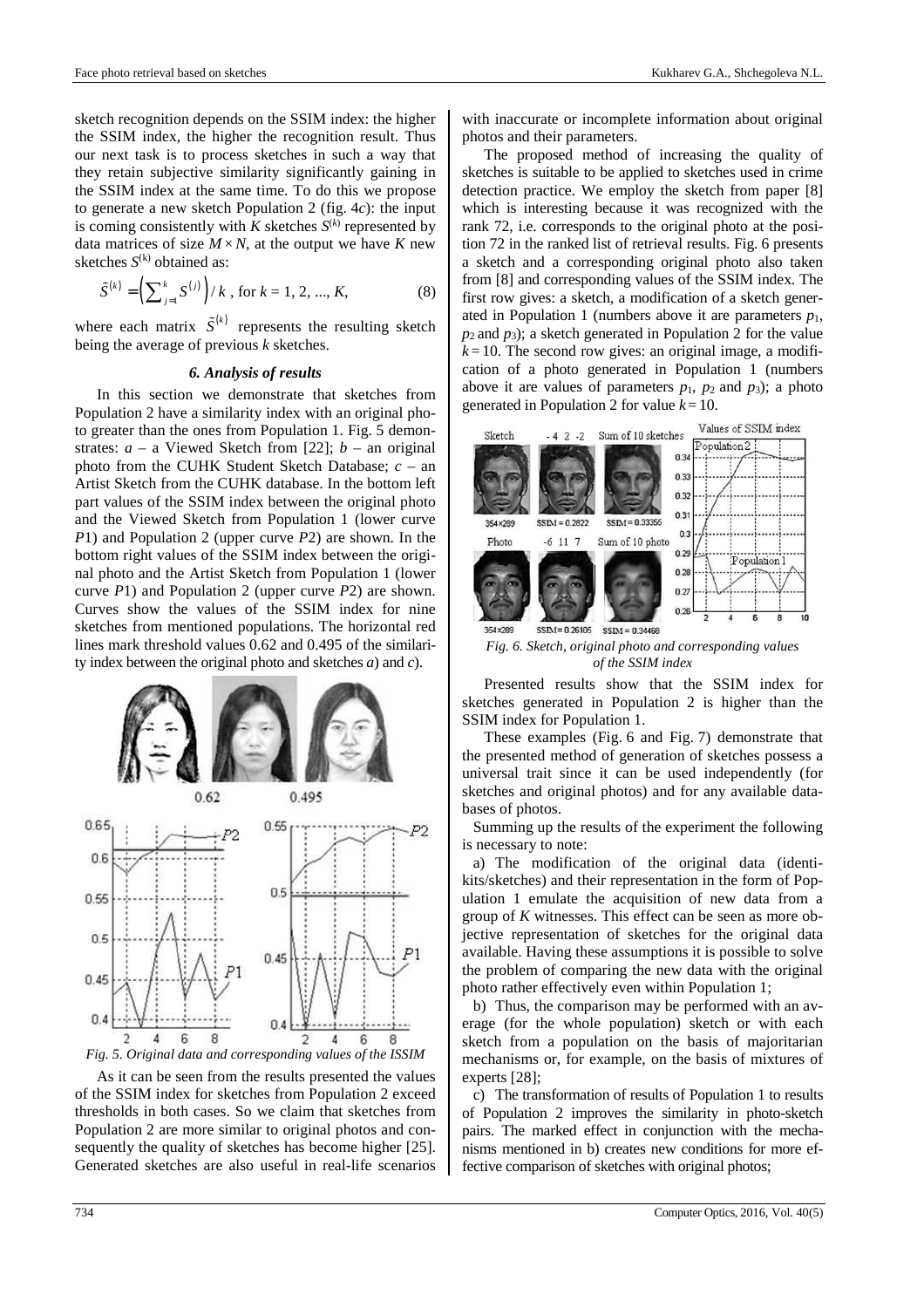

*Fig. 7. Original photo, composite forensic sketch and corresponding values of the SSIM index* 

d) For the similarity assessment in original photosketch pairs it is possible to use the SSIM index as it estimates the correlation and texture of local areas in the original data [26, 27];

e) As shown in [8, 9], Multiscale Local Binary Patterns (MLBP) provides the most useful result for the practice. In face recognition applications MLBP represents a genotype as a set of its modifications i.e. some kind of a population! Therefore, the proposed approach corresponds to modern trends of face photo retrieval using sketches.

#### *7. Experiments*

The aim of experiments presented below is to confirm the hypothesis that the ISSIM of pairs original photosketch from Population 2 can be efficiently used as a search criterion in face photo retrieval based on sketches even with the use of simple methods. In this section we show the results of experiments with sketches from Population 2 that are generated from sketches taken from CUFS and CUFSF databases.

# *Experiments on the CUFS database*

Based on  $K = 100$  photo-sketch pairs from the CUFS database we generated new subsets of sketches of Populations 1 and 2 with  $\sigma \leq 3$ . Using both original and generated data we conducted three experiments with the same subset of original photos (used as references) but with different subsets of sketches: original sketches from the test part of the CUFS database; corresponding sketches from Population 1 and generated from them sketches of Population 2.

The structure of the FaRetSys for the first experiment is presented in Fig. 8*a*. The main parts of the system are CUHK/CUFS databases that are represented by a block of original photos (BOP) and a block of original sketches (BOS); a feature extraction unit (FEU) and a comparator (CMP).

The extended structure of the FaRetSys for the second and third experiments is presented in Fig. 8*b*. The following blocks are added: a generator of populations of sketches (SPG); a database that stores Populations 1 and 2 (P1 и P2) of sketches generated from the original sketch.





*Fig. 8. Structures of the face photo retrieval system used in experiments* 

The aim of each experiment is to search an original photo  $P(k)$ ,  $1 < k \leq K$  in the CUFS database by a given sketch (Query Sketch  $S(j)$  where  $1 < j \le J$ ) and evaluate this search accuracy numerically/qualitatively. The results of the experiment 1 serve as a "reference database" and are used further to compare with the results for sketches from Populations 1 and 2.

# *Parameters and models of retrieval systems in experiment 1*

The dimensions of original photos and sketches are  $250 \times 200$  pixels. The preprocessing (PP) step consists of transforming images to GRAY scale selecting the area of interest within a facial image (size of  $200 \times 180$ ) and blurring the selected area using a "blur-filter" with a window of size  $5 \times 5$  or  $7 \times 7$ .

A feature extraction procedure is based on the twodimensional discrete cosine transform (2D DCT) of original images (photos and sketches). This procedure can be performed in two ways. The first way is to represent images (photos or sketches) using values starting from the upper-left corner of a spectral matrix of order *d*. The total number of spectral components in this case is  $d \times d$ . In the second way we also use components starting from the upper-left corner of a spectral matrix of order *d* but they are selected with a simplified "zigzag" method [29]. In this case a facial area is described by  $d(d+1)/2$  spectral components. In both cases the parameter *d* changes ranging from 10 to 50.

Within a supervised framework of face photo retrieval based on sketches we know the class of a given sketch *S*(*j*) a priori. This makes it possible to evaluate numerically the accuracy of retrieval (Retrieval Rate – *RR*). RR is calculated as the ratio of *R* correctly found photos to a total number of *K* search attempts and is expressed in percent. Therefore  $RR = (100 \times R) / K$  where *K* is the maximal number of search attempts that is equal to the number of photo-sketch pairs. The classifier is implemented basing on the criterion of minimum distance (CMD) in the L1 metric with rank 1. The task of classification of sketch *S*(*j*) is reduced to calculation of all distances *dis*(*k*) = *distance* (*P*(*k*), *S*(*j*)), ∀*k* and ∀ *j* ≤ *K*. Index k corresponds to the minimum value of dis(k) that defines the maximal proximity (or similarity) measure between *S*(*j*) and a photo of class *k* in a database. The result of retrieval is considered correct if  $j \equiv k$  and this is checked within a supervised classification.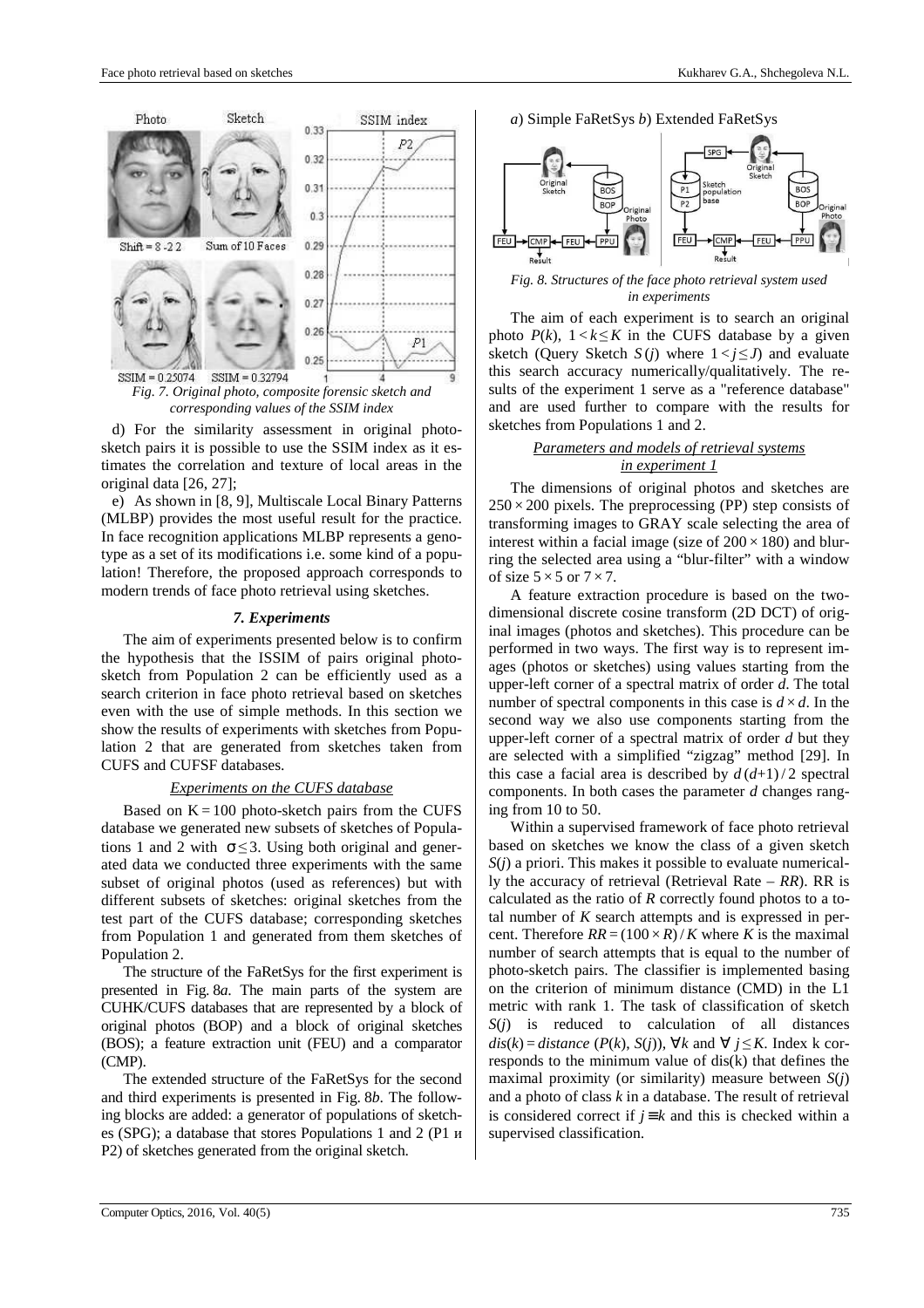The FaRetSys models for the first and second ways of selecting spectral components take the following form [29]:

CUFS [100//1 Photo (PP)//1 Sketch]{2DDCT:

$$
250 \times 200 \rightarrow (d \times d) \, [CMD/L1//rank=1]
$$

and

CUFS [100//1 Photo (PP)//1 Sketch]{2DDCT:

250 × 200→(*d*(*d*+1)/2)}[CMD//L1//rank=1],

where CUFS – image database name,

 $[100//1$  Photo (PP)  $)/(1$  Sketch $]$  – base parameters: the number of classes in the database // number of test images, database images category, PP – preprocessing; {2DDCT:  $250 \times 200 \rightarrow (d \times d)$ } – features extraction method, the dimension of the input images, the dimension of the feature vector; [CMD//L1//rank=1] – classifier type (minimum distance classifier), distance estimation metric, ranking the result of classification.

The results of these models are shown in Fig. 9 where: а) examples of an original photo before and after preprocessing; b) a query sketch and an original photo as the result of retrieval; с) and d) dynamics of the RR for first and second ways respectively.

Fig. 9 shows that the accuracy of face photo retrieval by sketches grows with the increasing of the parameter *d* and reaches *RR*=100% when *d*≥30. In further experiments we use the second method as it provides much smaller (approximately twice) number of spectral components. The presented results show that the problem of face photo retrieval based on sketches can be solved successfully within rather simple FaRetSys frameworks. On the other hand, these results are observed on the CUFS database where photosketch pairs have high values of ISSIM  $(>0.6)$ . In real-world conditions such high values of ISSIM are not achievable and hence  $RR = 100 %$  is also impossible.



# *Retrieval system parameters and models for experiments 2 and 3*

Population 1 imitates sketches created according to the descriptions of "group of witnesses" and corresponded to the testimony with incomplete information in verbal portraits. In this case the index of similarity of sketches of Population 1 with corresponding original photos is rather low and so the accuracy of face photo retrieval based on these sketches. Characteristics of sketches of Population 1 correspond to real-world conditions.

Population 2 sketches on the contrary have a significantly higher similarity index with original photos. Therefore, their use may become a satisfactory solution for the problem of face photo retrieval based on these sketches. The experiments 2 and 3 confirm this fact.

So in experiment 2 tests are "median sketches" from Population 1 and in the experiment 3 tests are sketches with number  $L = 10$ . Taking these into account FaRetSys models for experiments 2 and 3 (and the second method of feature extracting) are as follows:

CUFS [100//1 Photo (PP)//1 Sketch/P1]{2DDCT: 250 × 200→(*d*(*d*+1)/2)}[CMD//L1/rank=1] and

# CUFS [100//1 Photo (PP)//1 Sketch/P2]

# {2DDCT:250 × 200→(*d*(*d*+1)/2)}[CMD//L1/rank=1].

The results of these models are shown in Fig. 10, where: *a*) examples of sketches of Population 1; *b*) examples of sketches of Population 2; *с*) results of face photo retrieval based on these sketches.



*Fig. 10. Initial data and results for experiments 2 and 3* 

Serial numbers of sketches from Population 1 are marked with 1, 2, … L. Sketches from Population 2 (obtained by averaging of sketches from the Population 1) are marked with expressions  $1 + 2$ ,  $1 + 2 + 3$ . Digits in circles define boundaries of *RR*'s for sketches from Populations 1 and 2. The parameter *d* defines the order of a spectral matrix (or the number of spatial spectral components). The line marked "33" defines the minimum value of *d* where the accuracy of retrieval of 100 original photos by 100 sketches of the Population 2 achieves  $100\%$  ( $RR = 100\%$ ).

At a priori unknown value of *d*, in each experiment there is a variation task on selecting the "best value" of *d*. To solve it we have performed 40 attempts to search for  $10 \le d \le 50$ . The number of selected spectral components in this case was in the range from 55 to 1275 (or 1274 if the spectral component (1.1) is excluded).

As expected, results of face photo retrieval based on sketches from Population 1 are not satisfactory. Depending on the parameter σ *RR* values are in the interval  $60 \div 80$ %. At the same time the results of face photo retrieval based on sketches from Population 2 are excellent:  $RR = 100\%$  is already achieved at  $d = 33$  that is very close to the result shown in Fig. 9*d*. In comparison with the curve "1" this result is higher on average by 30 %. This means that characteristics of sketches from Population 2 are close to characteristics of original sketches from the CUFS database. It is that what we intended to show and this result is consistent with the results shown in Fig. 5, 6 and 7, matching original photos with sketches from Population 2 using ISSIM criterion.

This high value of *RR* is mainly the result of the following factors: specific properties of sketches from Popu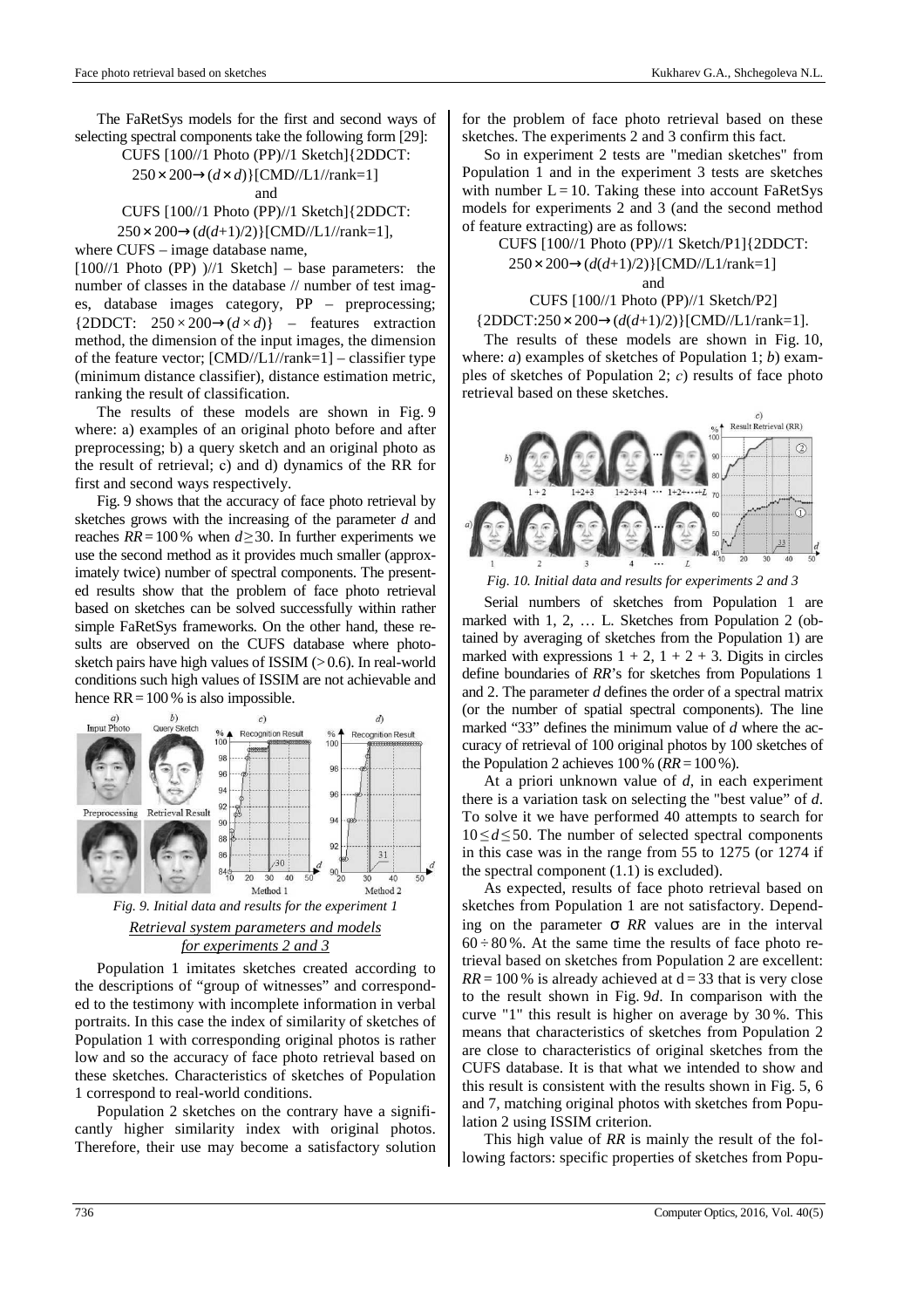lation 2; using the area of interest in original photos and sketches; blurring the selected face area in an original photo (an averaging filter with a window of size  $5 \times 5$  or  $7 \times 7$ ). The first factor contributed approximately 20%, while the second and the third ones added approximately 10 % altogether to the observed increase.

Estimating these results we have to note that only within the third experiment (where we used sketches of Population 2) the desirable result has been achieved. Experimentally we have proved that the usage of sketches from Populations 1 and 2 with  $\sigma$  > 7 gives *RR* reduced by 5 – 10 % on average. It is caused by lack of additional anthropometric alignment of original sketches and photos. Unfortunately, such an alignment, as practice shows, is not always possible due to the unavailability of original photos.

# *Experiments on FERET and CUFSF databases*

To perform experiments we have built and used our own database that contains 220 photo-sketch pairs from the CUFSF database harmonized by facial geometric parameters using reference points defined in the CUFSF database. Each image in a pair represents a selected facial area of  $160 \times 128$ pixels in gray scale. The alignment was performed automatically using the express method presented in [19]. It did not allow in some cases to achieve precise alignment of position, size and orientation of selected facial areas between photos and sketches. No additional operations to enhance the quality of original photos from the FERET database were done (!).Therefore, the average value of ISSIM in photo-sketch pairs does not exceed 0.3. First of all it speaks about poor quality of original photos especially in terms of dynamics of their brightness, glare and orientation. However, neither the first nor the second contradicts our initial assumptions about the low similarity of photos and sketches in real-world situations and scenarios.

Further, from this initial database of sketches new sketches of Population 1 with the parameter  $\sigma \leq 5$  and from them sketches of Population 2 have been generated. Face photo retrieval based on sketches from Population 2 has been done. We used the following model of FaRetSys:

{FERET+CUFSF} [NUM//1 Photo//L Sketches] {2DDCT:160 × 128→(*d*(*d*+1)/2)}[CMD//L1//rank=1:10], where  $L = 9$  – number of sketches of Population 2 in each class, NUM = 100 and 220;  $d \ge 21$ , 22.

The screenshot of results of an original photo retrieval based on a given sketch is shown in Fig. 11. Face photo retrieval based on sketches is executed within a supervised classification where we calculate a rank of correct classification and depending on the sketch number *k* in the Population 2 ( $k = 1, 2, ..., 10$ ). The results are summarized in Table 1.



Retrieval Result / rank: 190 13 8 5 2 0 0 0 1 1 *Fig. 11. Screenshot of resultы of an original photo retrieval based on a given sketch* 

Evaluating the results we note that the accuracy of matching photos from the FERET database with sketches from the CUFSF database (which were transformed into sketches of Population 2) is equal to  $86.4\%$  for  $k=1$ . This result is consistent, for example, with the case of recognition of photos «fa» from the FERET database based on photos «fb» from the same database. It also indicates a relatively high accuracy of recognition. The recognition result for  $k=5$  and  $k=7$  is more than 99% for  $NUM = 100$  and  $NUM = 220$  respectively.

| Population                | Form of                 | Sketch number k in the Population 2 (for $d = 21$ ) |      |      |      |          |          |      |      |      |      |
|---------------------------|-------------------------|-----------------------------------------------------|------|------|------|----------|----------|------|------|------|------|
| of sketches<br>/NUM       | the result              |                                                     |      | 3    | 4    |          | 6        |      | 8    | 9    | 10   |
|                           | correct classification  | 91                                                  | 6    | ◠    |      | $\theta$ | 0        | 0    |      |      | 0    |
| 2/100                     | $100 \times R/K = RR$ % | 91                                                  | 6    | ◠    |      | $\theta$ | 0        |      | 0    |      | 0    |
| <b>Recognition result</b> |                         |                                                     | 97   | 99   | 100  | 100      | 100      | 100  | 100  | 100  | 100  |
|                           | correct classification  | 190                                                 | 13   | 8    |      | ◠        | $\Omega$ |      | 0    |      |      |
| 2/220                     | $100 \times R/K = RR$ % | 86.4                                                | 5.9  | 3.6  | 2.27 | 0.9      | $\theta$ |      | 0    | 0.45 | 0.45 |
| <b>Recognition result</b> |                         | ۰                                                   | 92.3 | 95.9 | 98.2 | 99.1     | 99.1     | 99,1 | 99.1 | 99.5 | 100  |

*Table 1. Results of an original photo retrieval based on a given sketch*

## *8. Analysis of experimental results*

The high accuracy of results of face photo retrieval based on sketches received during the experiments on the CUFS database are related mainly to high quality of sketches and photos in this database.

The low accuracy of results received during the experiments on FERET and CUFSF databases are related to the low quality of sketches and photos in these databases. However, in both cases it has been shown that use of sketches from Population 2 improves the accuracy of retrieval results. It is obvious that when face photo retrieval is based on Forensic Sketches we cannot expect the same results [5, 6].Taking this and our previous experience into account we proposed to compare Forensic Sketches not with original photos but with original sketches from these databases (Viewed Sketches or Artist Sketches).

To improve the accuracy of retrieval we offered three solutions. In the first one original sketches are trans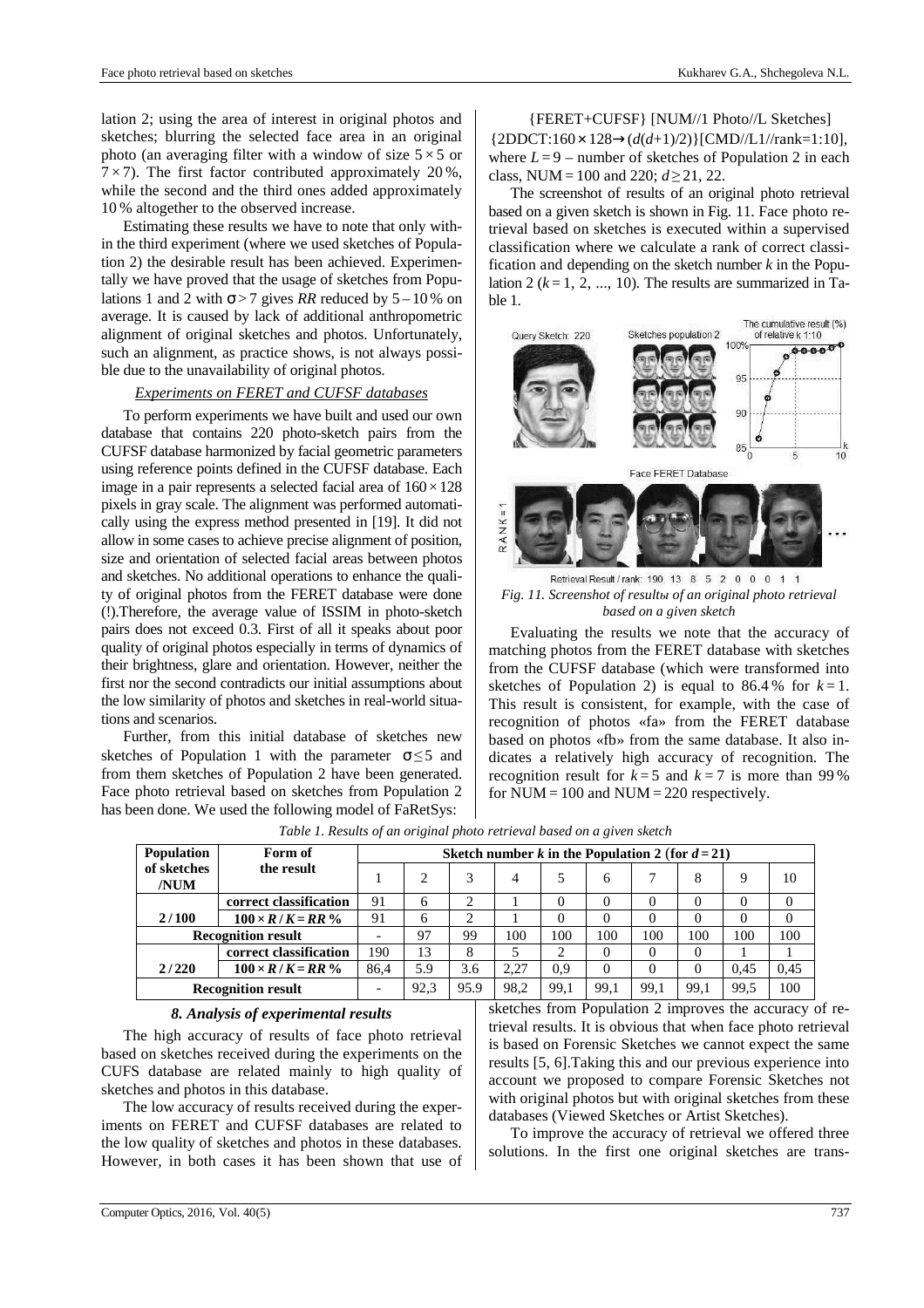formed to populations and then within these populations a sketch that is similar to a given sketch (Forensic Sketch) is defined. The class of the sketch found in a population is a priori uniquely corresponds to the class of the original photo. In the second solution a Forensic Sketch is transformed to a population of sketches, and all original sketches from the initial database are compared to sketches from a new population "Forensic Sketches". The correspondence between classes is defined the same way as it was done in the first solution. The third solution includes the generation of population of sketches using both all original sketches and Forensic Sketches. The next step is matching of sketches from the two populations. These ideas are to be investigated in further studies.

#### *Conclusion*

The paper gives an overview of tasks related to the problem of face photo retrieval using sketches and systemizes the experience and results accumulated over the past two decades on this issue. The primary concepts, terminology used, ideas and modern technologies for construction of sketches are presented, and also the difficulties and the reasons of failures that arise in real-world search scenarios are shown. The history of developing systems for *constructing* facial composites (identikits and sketches) and the ideas realized in these systems are provided. The analysis of automatic matching tasks of sketches with original photo images has been made and the reasons of low performance of search in real-world scenarios are brought to light.

We have formulated the additional requirements for the existing databases of sketches and also methods of creating of such databases. The methods for generating a population of sketches from the initial sketches to improve the performance of searching of sketch-based photo image retrieval systems are discussed. A method to increase the similarity index in photo-sketch pairs based on computation of an average sketch from the generated population is provided. It is shown that such sketches are more similar to original photos and their use in the discussed matching problem may lead to good results. But for all that, the created sketches meet the requirements of the truthful scenario as they allow the possibility of incomplete information in verbal descriptions.

The results of experiments on CUHK Face Sketch and CUHK Face Sketch FERET databases and also open access databases of sketches and corresponding photos are discussed. These examples show that the proposed method of generation of sketches possesses the characteristic of universality as it can be independently used for sketches and identikits and any other correspondent available databases. Based on the results of the survey we conclude that the methods of matching sketches with the appropriate photos should be based on the approaches focused on specific scenarios. Therefore, further studies should be linked with the analysis of different scenarios taken from real situations. It is necessary to seek and create new options for the synthesis of sketches and methods for their recognition.

#### *References*

- [1] Uhl R., Lobo N. da Vitoria. A framework for recognizing a facial image from a police sketch, Proc. IEEE Conference on Computer Vision and Pattern Recognition (CVPR), San Francisco, CA, USA, Jun. 18-20, 1996, pp. 586–593.
- [2] Konen W. Comparing Facial Line Drawings with Gray-Level Images: A Case Study on PHANTOMAS, Proc. International Conference on Artificial Neural Networks, Bochum, Germany, Jul. 16-19. 1996. pp. 727–734.
- [3] Identi-Kit, Identi-Kit Solutions. Source: 〈http://www.identikit.net〉.
- FACES 4.0. Source:  $\langle$ http://www.iqbiometrix.com $\rangle$ .
- [5] Yuen Pong C.A., Man C.H. Human Face Image Searching System using Sketch, Proc. Workshop on Machine Vision Applications (MVA2002), Nara-ken New Public Hall, Nara, Japan, Dec. 11-13. 2002. pp. 500–503.
- [6] Tang X., Wang X. Face Photo-Sketch Synthesis and Recognition, Proc. 9th IEEE International Conference on Computer Vision, Nice, France, Oct. 13-16, 2003. Vol. 1. pp. 687–694.
- [7] Tang X., Wang X. Face Photo-Sketch Synthesis and Recognition. IEEE Transactions on PAMI 2009; 31(11): 1955–1967.
- [8] Klare B.F., Li Z., Jain A.K. Matching Forensic Sketches to Mug Shot Photos. IEEE Transactions on PAMI 2011; 33(3): 639–646.
- [9] Hu H., Klare B., Bonnen K., Jain A.K. Matching Composite Sketches to Face Photos: A Component-Based Approach. IEEE Transactions on Information Forensics and Security 2013: 8(3): 191–204.
- [10] Davies G.M., Valentine T. Facial composites: forensic utility and psychological research. In Handbook of eyewitness psychology. Memory for people, Mahwah: LEA 2007; 2: 59–83.
- [11] Gibson S., Solomon C., Bejarano A. Synthesis of photographic quality facial composites using evolutionary algorithms. Proc. of the British Machine Vision Conference, BMVA Press, University of East Anglia, Norwich, UK, Sep. 9-11. 2003. pp. 221–230.
- [12] Frowd C.B., Hancock P. J. B., Carson D. EvoFIT: A Holistic, Evolutionary Facial Imaging Technique for Creating Composites/ ACM Transactions on Applied Psychology 2004; 1(1): 19–39.
- [13] George B., Gibson S.J., Maylin M.I.S., Solomon C.J. EFIT-V - Interactive Evolutionary Strategy for the Construction of Photo-Realistic Facial Composites. Proc. of the Conference on Genetic and Evolutionary Computation (GECCO), Atlanta, GA, USA, Jul. 12-16. 2008. pp. 1485–1490.
- [14] Frowd C.D., Pitchford M., Skelton F., Petkovic A. Catching Even More Offenders with EvoFIT Facial Composites. Proc. IC EST-2012, Lisbon, Portugal, Sep. 5–7. 2012. pp. 20–26.
- [15] Student Sketch Database. Source: 〈 http://mmlab.ie.cuhk.edu.hk/facesketch. html〉.
- [16] Face Sketch FERET Database Source: 〈http://mmlab.ie.cuhk.edu.hk/cufsf〉.
- [17] Zhang W., Wang X., Tang X. Coupled Information-Theoretic Encoding for Face Photo-Sketch Recognition. Proc. IEEE Conference on Computer Vision and Pattern Recognition (CVPR), Providence, RI, USA, Jun. 20-25. 2011. pp. 513–520.
- [18] Li X., Cao X. A Simple Framework for Face Photo-Sketch Synthesis. Mathematical Problems in Engineering 2012; 2012: 19 p.